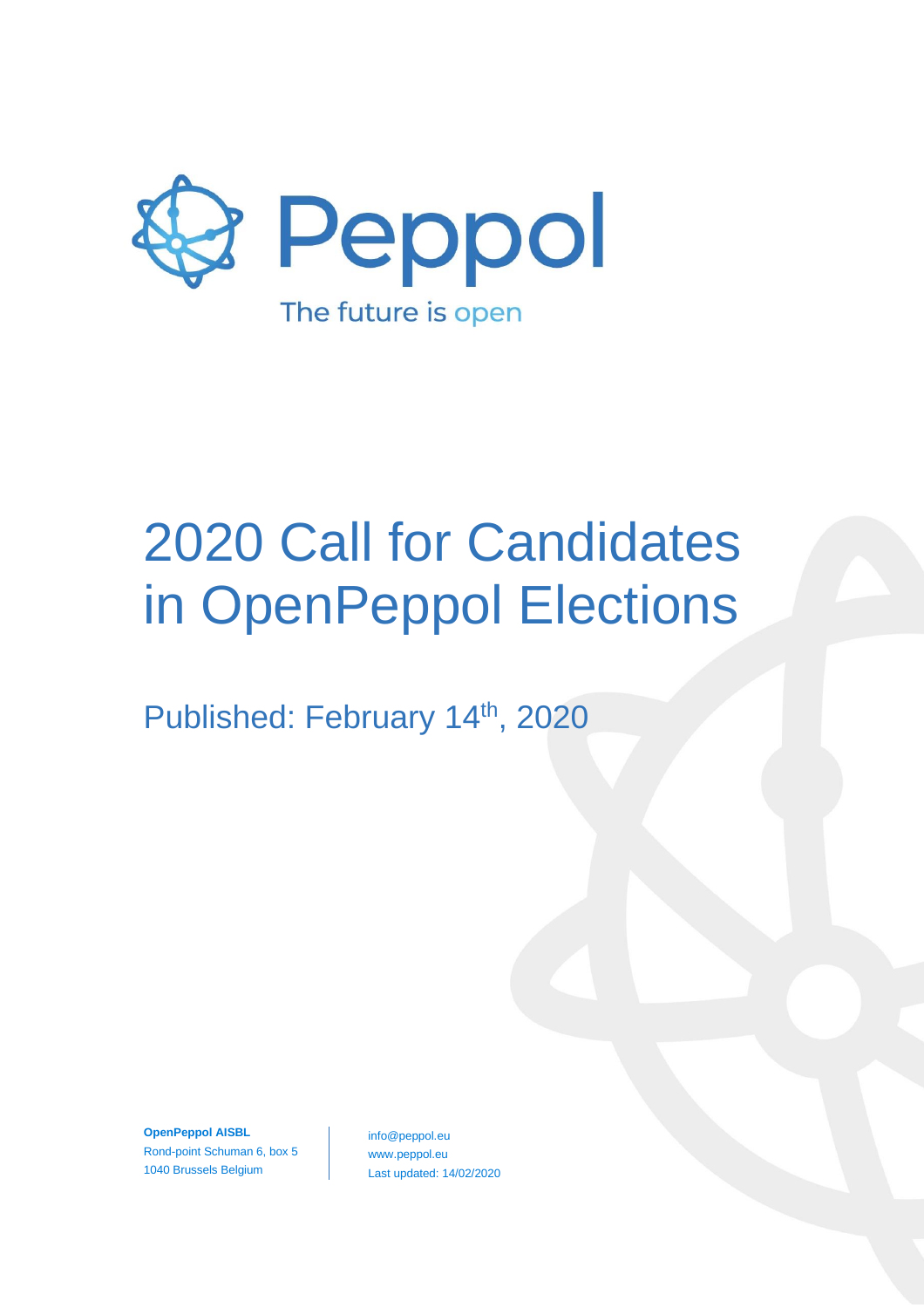

# **Table of Contents**

| 1 |       |                                                                               |  |  |  |  |  |  |
|---|-------|-------------------------------------------------------------------------------|--|--|--|--|--|--|
| 2 |       |                                                                               |  |  |  |  |  |  |
|   | 2.1   |                                                                               |  |  |  |  |  |  |
|   | 2.2   |                                                                               |  |  |  |  |  |  |
| 3 |       |                                                                               |  |  |  |  |  |  |
|   | 3.1   | Positions to be elected by the 12 <sup>th</sup> OpenPeppol General Assembly 5 |  |  |  |  |  |  |
|   | 3.2   |                                                                               |  |  |  |  |  |  |
|   | 3.2.1 |                                                                               |  |  |  |  |  |  |
|   | 3.2.2 |                                                                               |  |  |  |  |  |  |
| 4 |       |                                                                               |  |  |  |  |  |  |
|   | 4.1   |                                                                               |  |  |  |  |  |  |
|   | 4.2   |                                                                               |  |  |  |  |  |  |
|   | 4.3   |                                                                               |  |  |  |  |  |  |
|   | 4.4   |                                                                               |  |  |  |  |  |  |
|   | 4.5   |                                                                               |  |  |  |  |  |  |
| 5 |       |                                                                               |  |  |  |  |  |  |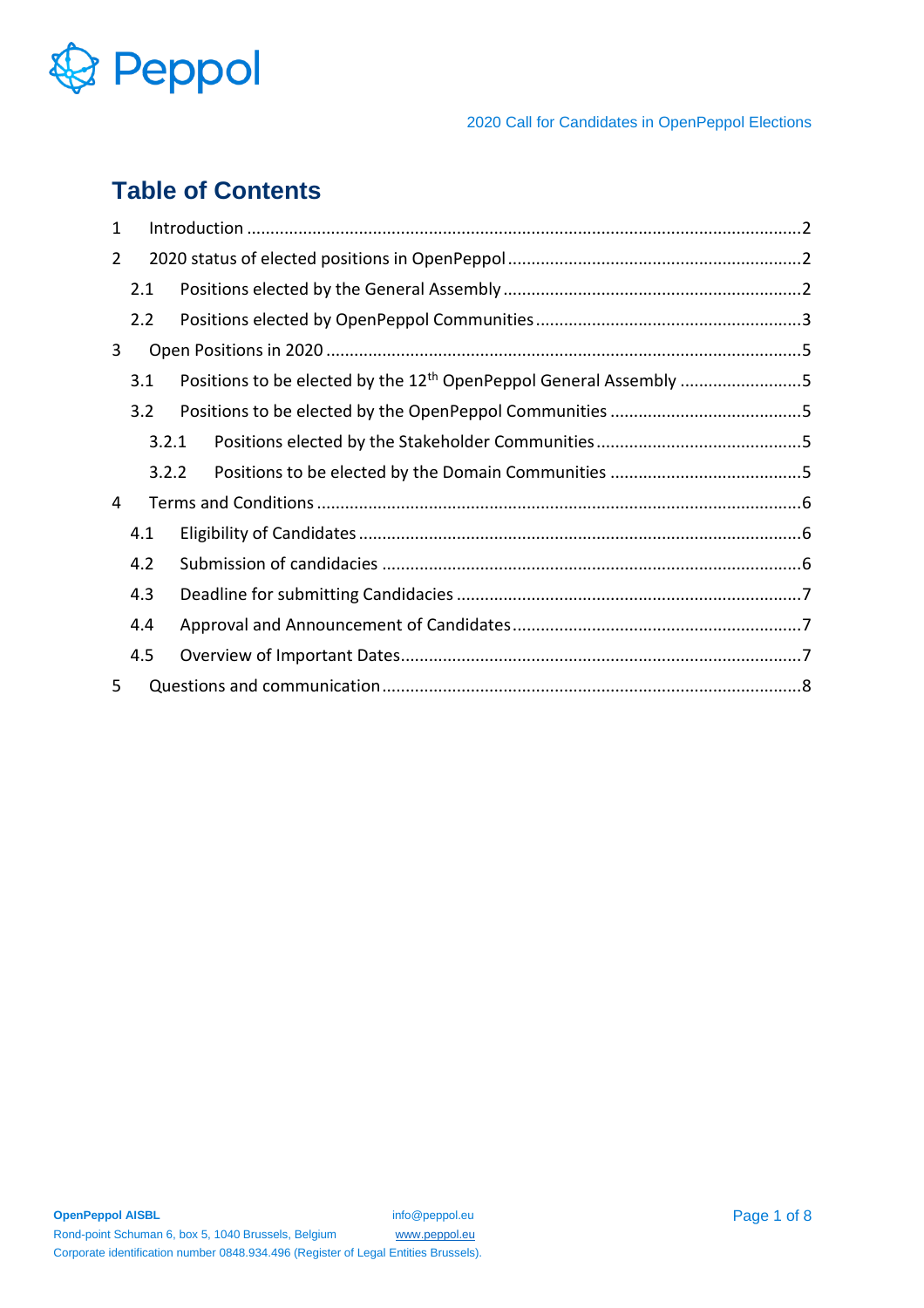

## <span id="page-2-0"></span>**1 Introduction**

This document incudes a Call for Candidates invited to stand for election to the OpenPeppol governance positions open in 2020.

Specific reference is made to positions in bodies elected by the General Assembly and to those elected by members of the OpenPeppol Communities.

The document contains the following information:

- Overview of current position holders in all elected bodies
- Open positions in 2020
- Terms and conditions for candidacies
- Overall timeline

## <span id="page-2-1"></span>**2 2020 status of elected positions in OpenPeppol**

## <span id="page-2-2"></span>**2.1 Positions elected by the General Assembly**

The following table summarizes the current positions, position holders and their organisations, as well as the status for 2020, indicating positions open for elections.

| <b>Position</b>              |                                                   | <b>Code</b>        | <b>Name</b>                                 | <b>Organisation</b>                   | <b>Term</b> | <b>Ends</b>          | <b>Status 2020</b>                |
|------------------------------|---------------------------------------------------|--------------------|---------------------------------------------|---------------------------------------|-------------|----------------------|-----------------------------------|
| <b>Secretary General</b>     |                                                   | <b>SG</b>          | <b>André Hoddevik</b>                       | Difi                                  | $2$ -year   | March<br>2021        | Continues for 1<br>more year      |
|                              | <b>Peppol Authority</b><br><b>Representatives</b> | <b>MC-PA1</b>      | <b>Anna Dopatka</b>                         | KoSIT                                 |             | <b>March</b><br>2020 | Election for a<br>new 2-year term |
|                              |                                                   | MC-PA2             | <b>Robert Tay</b>                           | <b>IMDA</b>                           | $2$ -year   | March<br>2021        | Continues for 1<br>more year      |
| <b>Managing</b><br>Committee | <b>Service Provider</b><br><b>Representatives</b> | MC-SP1             | <b>Ahti Allikas</b>                         | <b>OpusCapita</b>                     | $2$ -year   | <b>March</b><br>2020 | Election for a<br>new 2-year term |
|                              |                                                   | MC-SP <sub>2</sub> | <b>Olivia Vosrtheim</b>                     | <b>SAP SE</b>                         | $2$ -year   | March<br>2021        | Continues for 1<br>more year      |
|                              | <b>End User</b><br><b>Representatives</b>         | <b>MC-EU1</b>      | <b>Audrey-Anne</b><br><b>Callus Randich</b> | <b>Ministry For</b><br>Finance, Malta | 2-year      | March<br>2021        | Continues for 1<br>more year      |
|                              |                                                   | MC-EU2             | <b>Arne Johan</b><br>Larsen                 | Equinor<br><b>Energy AS</b>           | 2-year      | March<br>2021        | Continues for 1<br>more year      |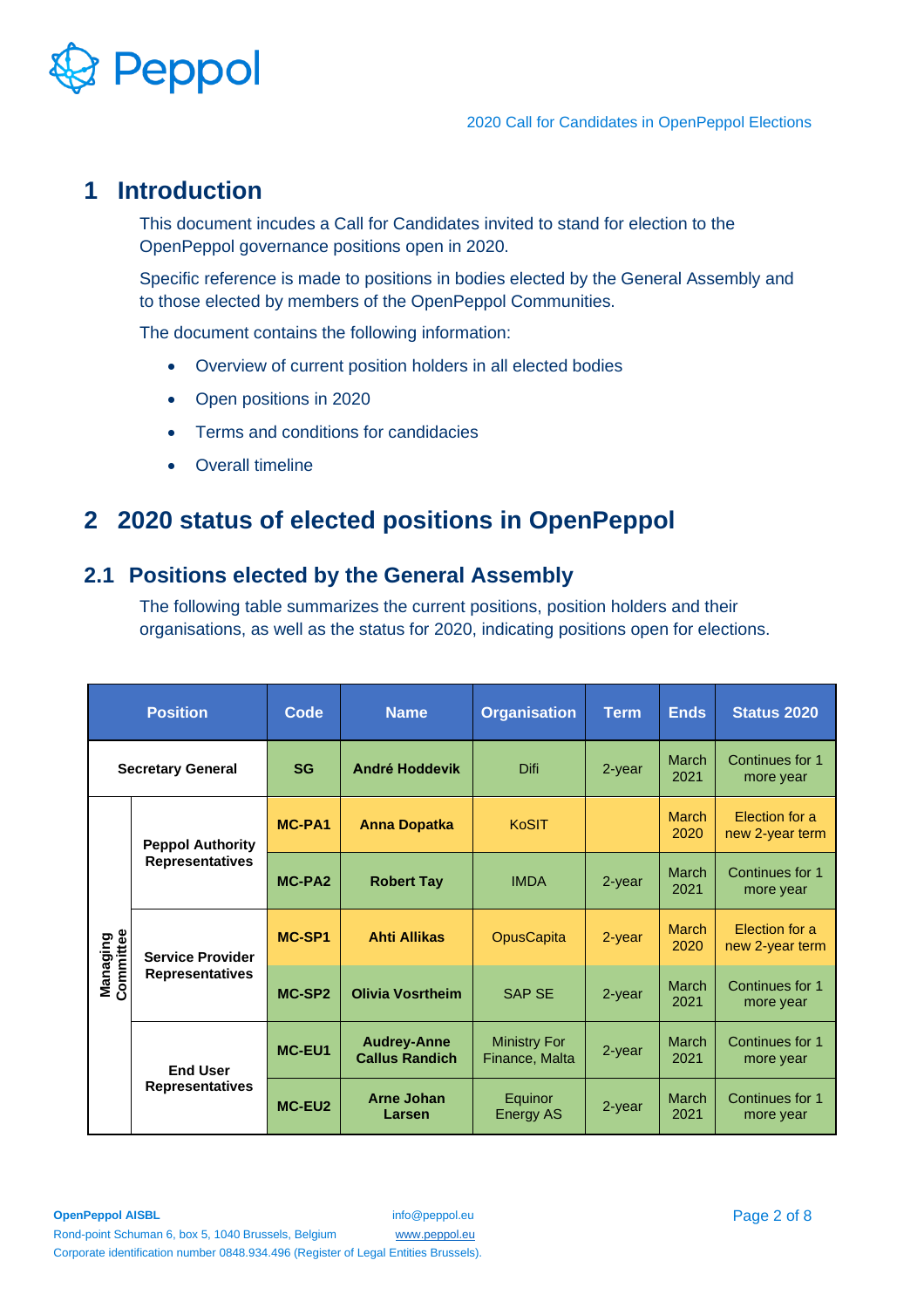

#### 2020 Call for Candidates in OpenPeppol Elections

| <b>Position</b>       |                                           | Code         | <b>Name</b>                                 | <b>Organisation</b>                   | <b>Term</b> | <b>Ends</b>   | <b>Status 2020</b>           |
|-----------------------|-------------------------------------------|--------------|---------------------------------------------|---------------------------------------|-------------|---------------|------------------------------|
| Election<br>Committee | <b>Peppol Authority</b><br>Representative | <b>EC-PA</b> | <b>Serge Libert</b>                         | <b>BOSA</b>                           | $2$ -year   | March<br>2021 | Continues for 1<br>more year |
|                       | <b>Service Provider</b><br>Representative | <b>EC-SP</b> | <b>Manjeet Yadav</b>                        | <b>Basware</b>                        | $2$ -year   | March<br>2021 | Continues for 1<br>more year |
|                       | <b>End User</b><br>Representative         | <b>EC-EU</b> | <b>Audrey-Anne</b><br><b>Callus Randich</b> | <b>Ministry For</b><br>Finance, Malta | 2-year      | March<br>2021 | Continues for 1<br>more year |

| position not open for election in 2020 |
|----------------------------------------|
| position open for election in 2020     |

# <span id="page-3-0"></span>**2.2 Positions elected by OpenPeppol Communities**

The following table summarizes the current positions, position holders and their organisations, as well as the status for 2020, indicating positions open for elections.

| <b>Position</b>                     |                                                       | Code         | <b>Name</b>                              | <b>Organisation</b>         | <b>Term</b> | <b>Ends</b>          | <b>Status 2020</b>                |
|-------------------------------------|-------------------------------------------------------|--------------|------------------------------------------|-----------------------------|-------------|----------------------|-----------------------------------|
|                                     | <b>Peppol Authority</b><br>Community<br>Leader        | <b>PACL</b>  | <b>Serge Libert</b>                      | <b>BOSA</b>                 | 2-year      | <b>March</b><br>2021 | Continues for 1<br>more year      |
| Stakeholder<br>Community<br>Leaders | <b>Service Provider</b><br><b>Community</b><br>Leader | <b>SPCL</b>  | <b>Ahti Allikas</b>                      | <b>OpusCapita</b>           | 2-year      | March<br>2021        | Continues for 1<br>more year      |
|                                     | <b>End User</b><br>Community<br>Leader                | <b>EUCL</b>  | <b>Arne Johan</b><br>Larsen              | <b>Equinor Energy</b><br>AS | 2-year      | <b>March</b><br>2021 | Continues for 1<br>more year      |
|                                     | eDelivery<br>Community<br>Leader                      | eDECL        | <b>Klaus Vilstrup</b><br><b>Pedersen</b> | <b>Difi</b>                 | 2-year      | <b>March</b><br>2021 | Election for a<br>new 2-year term |
| Community<br>Leaders<br>Domain      | Post-Award<br>Community<br>Leader                     | <b>PoACL</b> | <b>Paul Simons</b>                       | CodaBox                     | 2-year      | <b>March</b><br>2021 | Continues for 1<br>more year      |
|                                     | <b>Pre-Award</b><br><b>Community</b><br>Leader        | <b>PrACL</b> | <b>Isabella</b><br><b>Rapisarda</b>      | Consip                      | 2-year      | <b>March</b><br>2020 | Election for a<br>new 2-year term |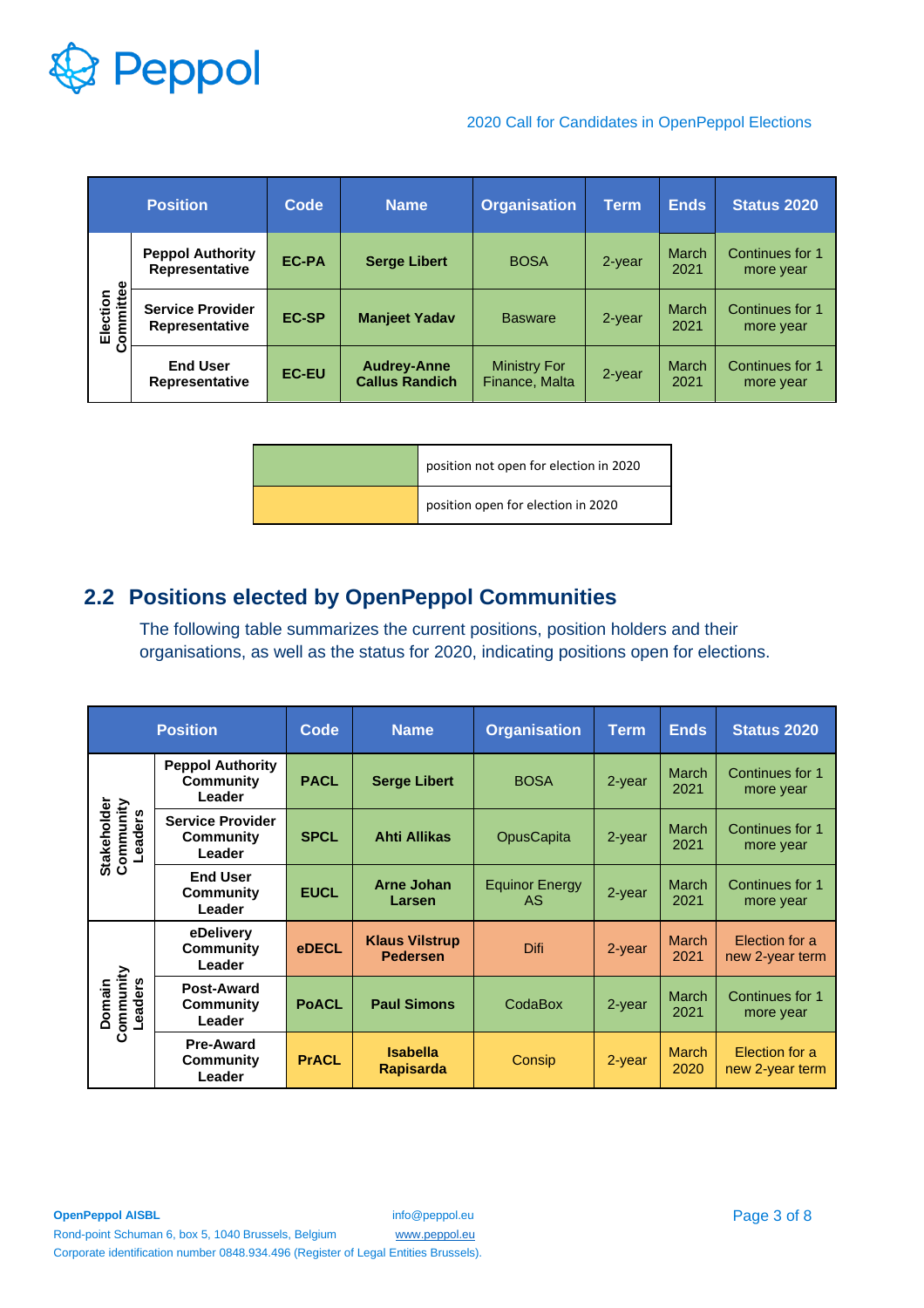

#### 2020 Call for Candidates in OpenPeppol Elections

| <b>Position</b>                                                 |                                                | <b>Code</b>               | <b>Name</b>                       | <b>Organisation</b>                           | <b>Term</b> | <b>Ends</b>          | <b>Status 2020</b>                |
|-----------------------------------------------------------------|------------------------------------------------|---------------------------|-----------------------------------|-----------------------------------------------|-------------|----------------------|-----------------------------------|
|                                                                 | eDelivery<br><b>Community</b><br>(eDEC)        | eDEC-<br>CMB <sub>1</sub> | <b>Bård Langøy</b>                | Pagero AB                                     | 2-year      | <b>March</b><br>2020 | Election for a<br>new 2-year term |
|                                                                 |                                                | eDEC-<br>CMB <sub>2</sub> | <b>Risto Collanus</b>             | <b>Visma Software</b><br><b>International</b> | 2-year      | <b>March</b><br>2020 | Election for a<br>new 2-year term |
|                                                                 |                                                | eDEC-<br>CMB <sub>3</sub> | <b>Rune Kjørlaug</b>              | Difi                                          | $2$ -year   | March<br>2021        | Election for a<br>new 1-year term |
|                                                                 |                                                | eDEC-<br>CMB4             | <b>Hans Berg</b>                  | <b>Tickstar</b>                               | 2-year      | March<br>2021        | Continues for 1<br>more year      |
|                                                                 | Post-award<br><b>Community</b><br>(PoAC)       | PoAC-<br>CMB <sub>1</sub> | <b>Ahti Allikas</b>               | <b>OpusCapita</b>                             | 2-year      | <b>March</b><br>2020 | Election for a<br>new 2-year term |
| Change Management Board<br>Domain Communities<br><b>Members</b> |                                                | PoAC-<br>CMB <sub>2</sub> | <b>Jan Mærøe</b>                  | Difi                                          | 2-year      | <b>March</b><br>2020 | Election for a<br>new 2-year term |
|                                                                 |                                                | PoAC-<br>CMB <sub>3</sub> | <b>Elisa Bertocchi</b>            | Intercent-ER                                  | 2-year      | March<br>2021        | Continues for 1<br>more year      |
|                                                                 |                                                | PoAC-<br>CMB4             | <b>Magnus</b><br><b>Johansson</b> | <b>DIGG</b>                                   | 2-year      | March<br>2021        | Continues for 1<br>more year      |
|                                                                 | <b>Pre-award</b><br><b>Community</b><br>(PrAC) | PrAC-<br>CMB1             | <b>Sören</b><br><b>Pedersen</b>   | <b>DIGG</b>                                   | 1-year      | <b>March</b><br>2020 | Election for a<br>new 2-year term |
|                                                                 |                                                | PrAC-<br>CMB <sub>2</sub> | <b>Andriana</b><br><b>Prentza</b> | <b>UPRC</b>                                   | 1-year      | <b>March</b><br>2020 | Election for a<br>new 2-year term |
|                                                                 |                                                | PrAC-<br>CMB <sub>3</sub> | <b>Albenzio Cirillo</b>           | <b>AGID</b>                                   | 2-year      | March<br>2021        | Continues for 1<br>more year      |
|                                                                 |                                                | PrAC-<br>CMB4             | <b>Jan Mærøe</b>                  | Difi                                          | 2-year      | March<br>2021        | Continues for 1<br>more year      |

| position not open for election in 2020                                       |
|------------------------------------------------------------------------------|
| position open for election in 2020                                           |
| holder of the position is stepping down - position open for election in 2020 |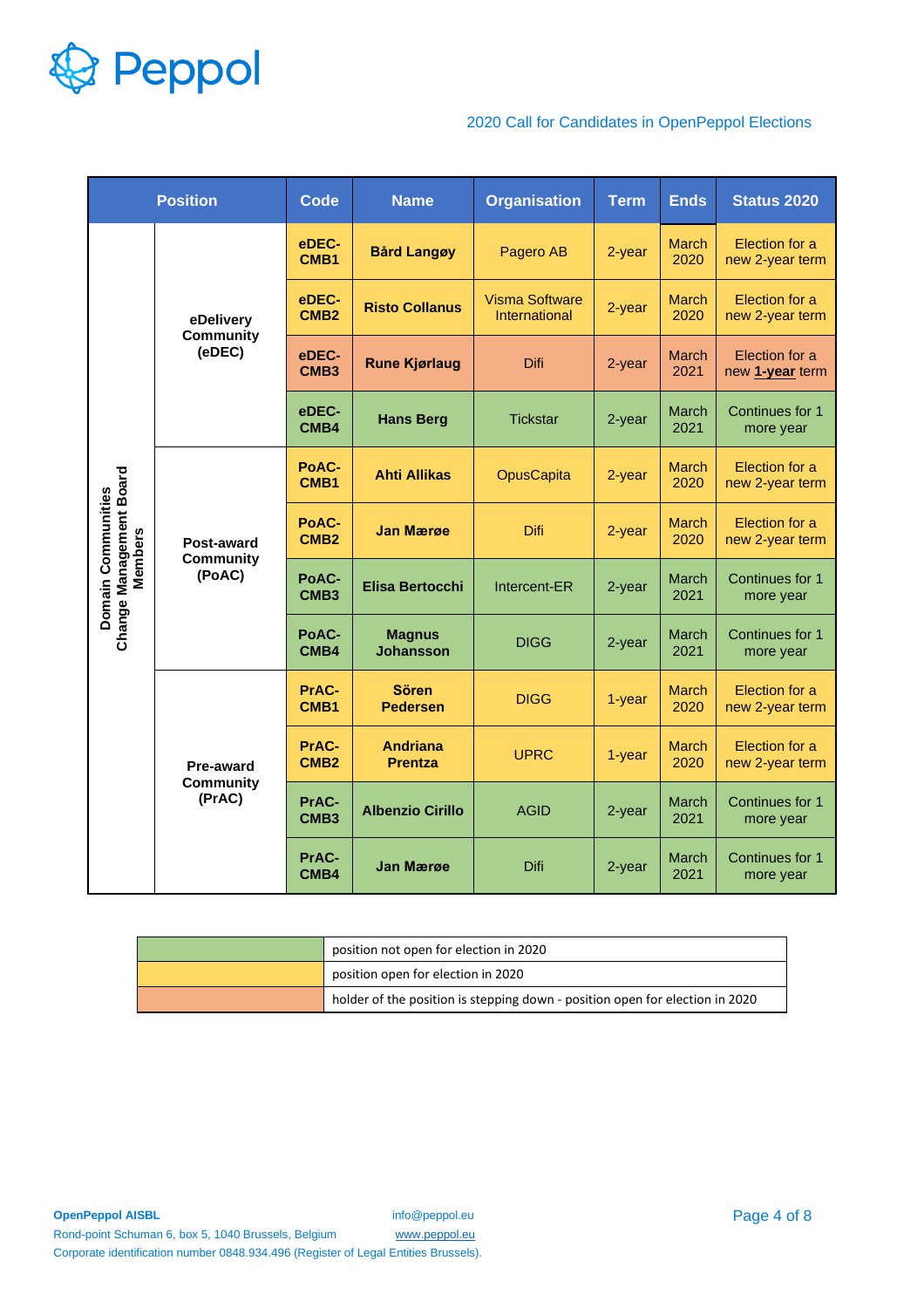

# <span id="page-5-0"></span>**3 Open Positions in 2020**

## <span id="page-5-1"></span>**3.1 Positions to be elected by the 12th OpenPeppol General Assembly**

OpenPeppol hereby calls for candidates for the following positions, open in 2020, to be elected by the 12<sup>th</sup> General Assembly:

- 1. Managing Committee
	- a. Peppol Authority Representatives:
		- i. One (1) open position (MC-PA1) for a 2-year term.
	- b. Service Provider Representatives:
		- i. One (1) open position (MC-SP1) for a 2-year term.

#### <span id="page-5-2"></span>**3.2 Positions to be elected by the OpenPeppol Communities**

OpenPeppol hereby calls for candidates for the following positions, open in 2020, to be elected by the OpenPeppol Communities:

#### <span id="page-5-3"></span>**3.2.1 Positions elected by the Stakeholder Communities**

None open in 2020.

#### <span id="page-5-4"></span>**3.2.2 Positions to be elected by the Domain Communities**

- 1. eDelivery Community
	- a. eDelivery Community Leader:
		- i. One (1) open position (eDECL) for a 2-year term.
	- b. eDelivery Change Management Board members:
		- i. One (1) open position (eDEC-CMB1) for a 2-year term.
		- ii. One (1) open position (eDEC-CMB2) for a 2-year term.
		- iii. One (1) open position (eDEC-CMB3) for a **1-year** term.
- 2. Post-Award Community
	- a. Post-Award Change Management Board members:
		- i. One (1) open position (PoAC-CMB1) for a 2-year term.
		- ii. One (1) open position (PoAC-CMB2) for a 2-year term.
- 3. Pre-Award Community
	- a. Pre-Award Community Leader: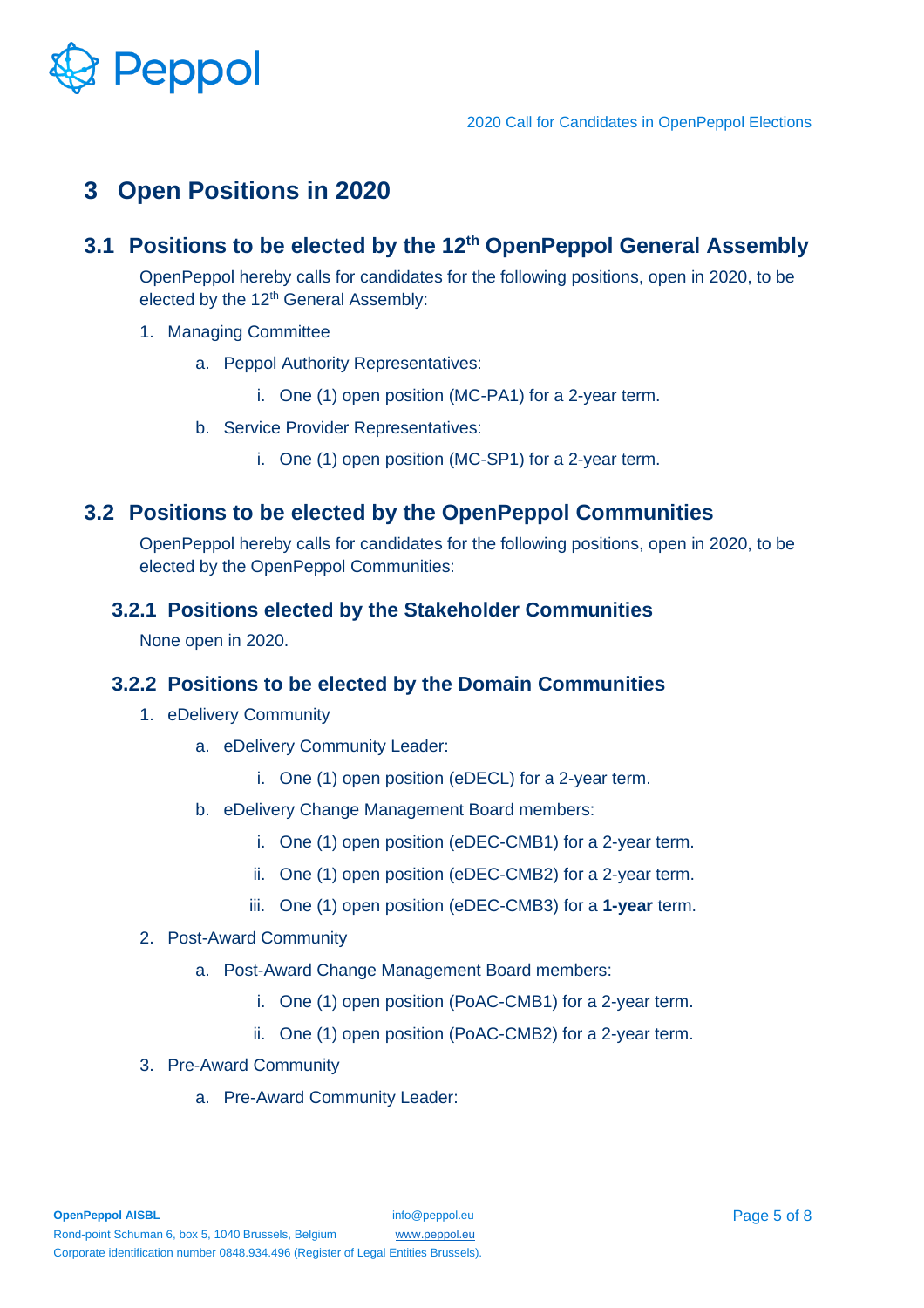

- i. One (1) open position (PrACL) for a 2-year term.
- b. Pre-Award Change Management Board members:
	- i. One (1) open position (PrAC-CMB1) for a 2-year term.
	- ii. One (1) open position (PrAC-CMB2) for a 2-year term.

## <span id="page-6-0"></span>**4 Terms and Conditions**

## <span id="page-6-1"></span>**4.1 Eligibility of Candidates**

The following terms and conditions apply to the submission of candidacies for all open positions.

- a. Candidates must run for elections as individuals.
- b. Each candidate for a position to be elected by the  $12<sup>th</sup>$  OpenPeppol General Assembly must be proposed by an OpenPeppol Member that belongs to the same member category as the open position is intended to represent (i.e. to run for a position of a Peppol Authority representative in the Managing Committee, a candidate must be proposed by a Peppol Authority member).
- c. Each candidate for a position to be elected by a Community must be proposed by an OpenPeppol Member that is also a member of the respective Community.
	- Please refer to the OpenPeppol website for a list of Community membership status at:<http://peppol.eu/who-is-who/openpeppol-member-list-2/>
- d. All OpenPeppol Members, except Observers, have the right to propose candidates for open positions, subject to the terms and conditions in this section.
- e. The candidates proposed by an OpenPeppol Member should have a regular professional relationship with that member.
- f. Candidates can run for more than one open position.

Members proposing individuals as candidates should be aware that, if their candidates are elected and thereafter step down for any reason, the member cannot automatically replace them in their elected positions with another person.

The OpenPeppol Election Committee will be responsible for determining whether these conditions are met by candidacies submitted under the present Call for Candidates.

## <span id="page-6-2"></span>**4.2 Submission of candidacies**

Candidacies for all open positions should be submitted by sending a **Notification of Candidacy** by email to the address [candidates@peppol.eu.](mailto:candidates@peppol.eu)

The Notification of Candidacy should include or enclose the following information: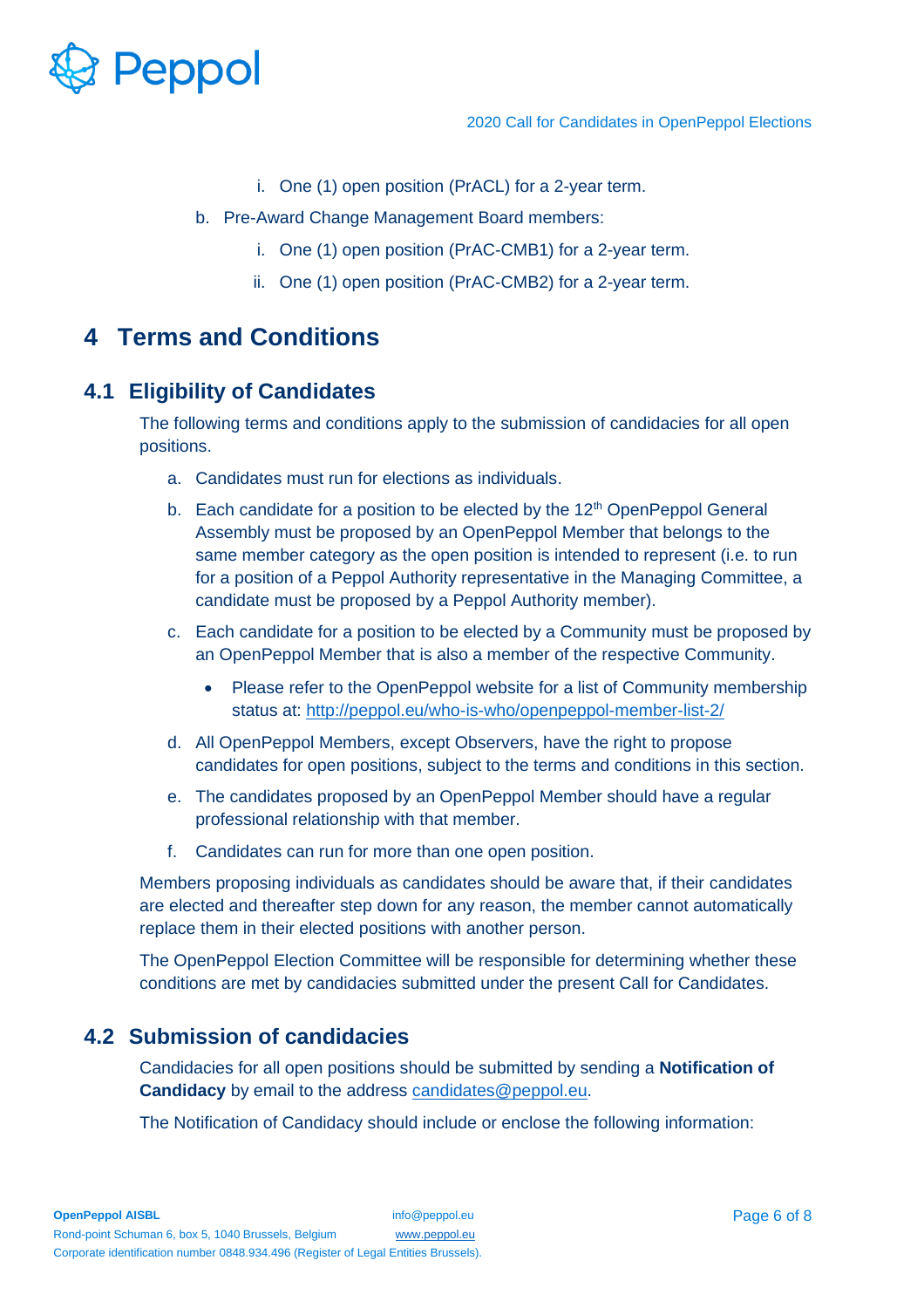

- i. Name of Candidate
- ii. Position(s) the Candidate is running for
- iii. Name of OpenPeppol Member proposing the Candidate
- iv. Professional relationship of Candidate and Member
- v. Curriculum Vitae of Candidate (short)
- vi. Motivation letter, outlining a vision for the position, for which the Candidate is running.

#### <span id="page-7-0"></span>**4.3 Deadline for submitting Candidacies**

Candidacies should be submitted no later than **Friday, February 28th , 2020**.

In case there is an insufficient number of candidates with respect to the number of open positions by that date, the deadline can be extended following a decision by the OpenPeppol Election Committee.

### <span id="page-7-1"></span>**4.4 Approval and Announcement of Candidates**

The OpenPeppol Election Committee will review all candidacies submitted and determine if they are in line with the criteria and conditions outlined in the present Call for Candidates.

All eligible candidates will be announced on **Monday, March 2nd, 2020**.

#### <span id="page-7-2"></span>**4.5 Overview of Important Dates**

- February  $14<sup>th</sup>$ , 2020: Call for Candidates is published
- February 28<sup>th</sup>, 2020: Deadline to submit candidacies
- March 2<sup>nd</sup>, 2020: Announcement of Candidates
- March 2<sup>nd</sup>: Opening of the voting period for open positions to be elected by the OpenPeppol Communities. Vote to take place via email.
- March 20<sup>th</sup>, 2020: Closing of the voting period for open positions to be elected by the OpenPeppol Communities
- March 25<sup>th</sup>, 2020: Announcement of results at the Community F2F meetings
- March  $26^{th}$ : 12<sup>th</sup> General Assembly elections for open positions which are elected by the General Assembly to take place by ballot